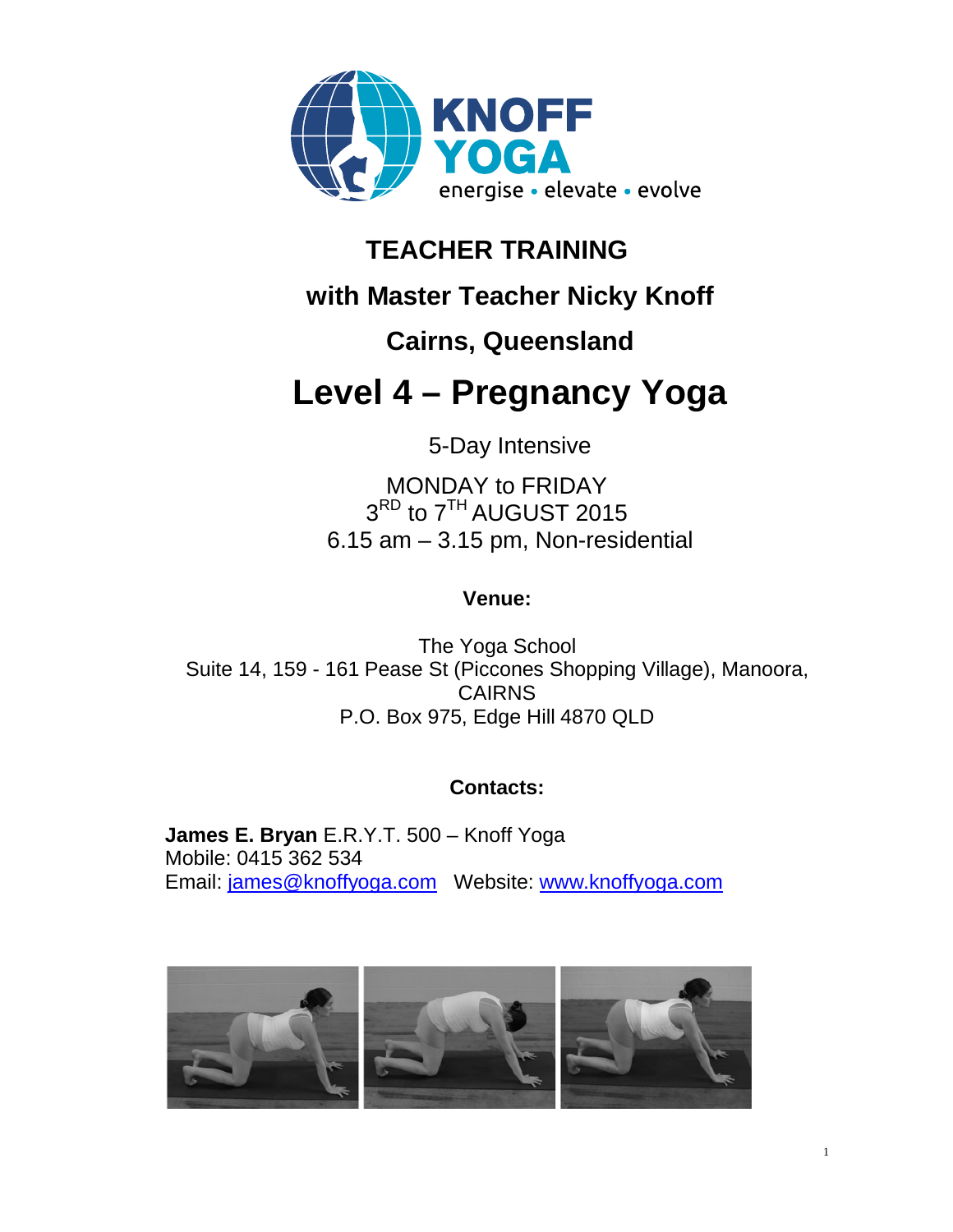#### **THE COURSE**

When offering yoga classes to the public, you will inevitably have pregnant students wanting to attend and it is essential to know what you are doing and have the skills to help them access the many health benefits that practicing yoga will bring to both the mother and the baby.

This **Pregnancy Yoga** Teacher Training Course will give you the knowledge and experience so you can confidently teach pregnant women, either including them in beginner classes, experienced classes, or in a separate specialized private Pregnancy Yoga class.

This Course is unique, as we will have 'real' live volunteer pregnant women from the public come to participate. We ask for a wide range of pregnancies, from the first, right up until the third trimester, in order to give you as much experience as possible.

In the morning Asana, Pranayama and Meditation sessions Teacher Trainees will practice the actual pregnancy postures to gain direct experience, learn which breathwork is beneficial and which is not, plus the meditation techniques to calm and focus the mind.

Many of our students, post pregnancy, say the main thing, which got them through the birth of their baby, was knowing how to breathe, plus having the confidence to listen to their bodies – which came from their practice.

In the afternoon Teaching Methodology sessions Nicky Knoff will teach the Pregnancy Yoga students, while Teacher Trainees assist, provide props, and take photographs and make notes. These Pregnancy Yoga students get feed-back after the classes!

The Anatomy & Physiology will cover the basics of pregnancy, childbirth and breastfeeding and guidelines during trimesters. The Philosophy will look at how we can use yoga to accommodate the changes occurring and how to find our centre in order to maintain balance.

You will receive a **Teacher Training Handbook** AND a **Level 4 - Pregnancy Yoga Manual**.

#### **COURSE PRE-REQUISITES**

To join the **Pregnancy Yoga** Course, you are required to have been practicing yoga for a minimum of two years, or preferably 200-hour certification. Entry to the Course is by application only (see below). Please see HOW TO APPLY in this brochure for full details of the application process

#### **PROFESSIONAL CREDENTIALS**

When you satisfactorily complete the Course requirements, you will be awarded with the professional credential of a **Pregnancy Yoga** Teaching Certificate. Otherwise, you will be awarded with a 'Statement of Attendance', providing you attend all classes and complete all assignments.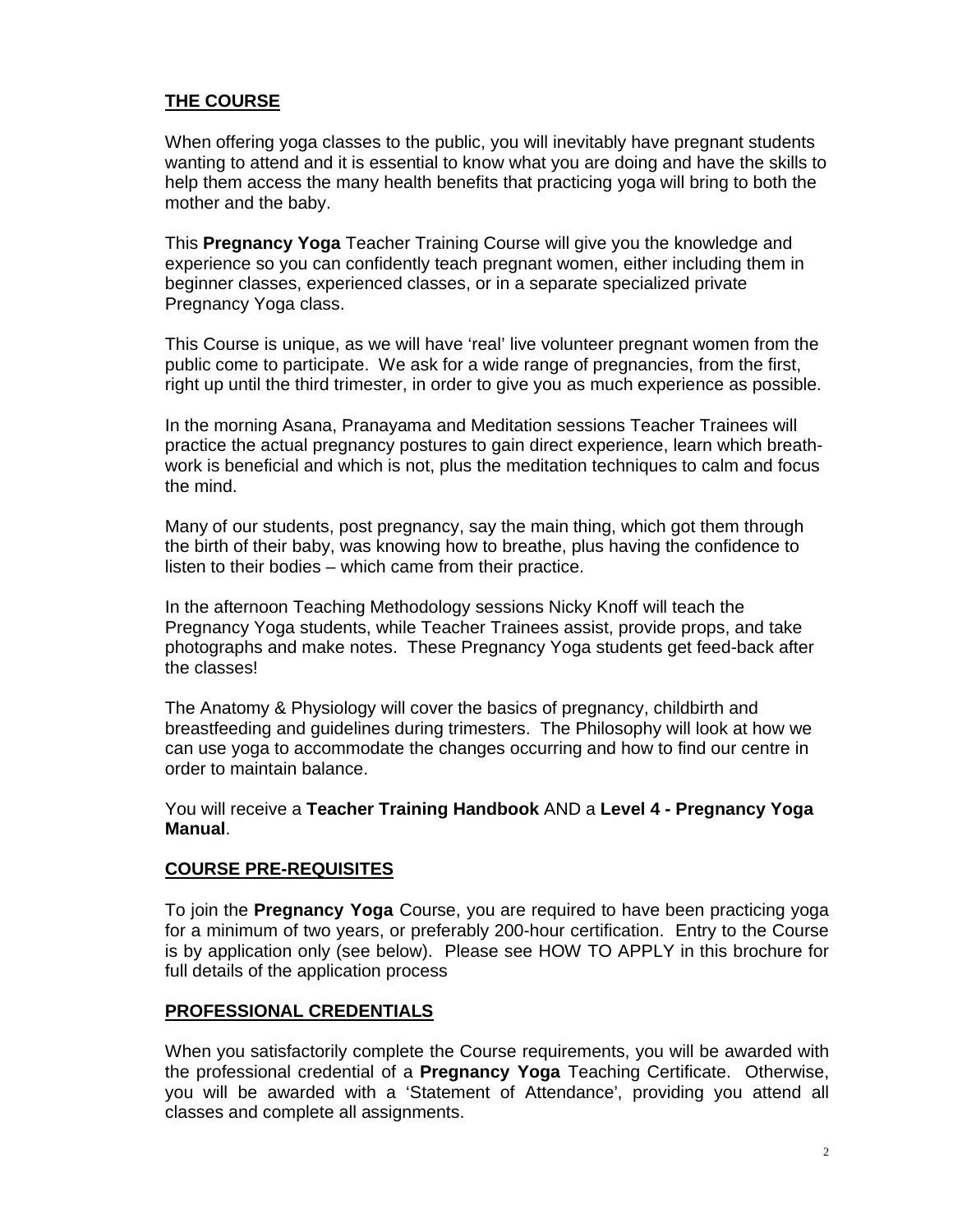The **Pregnancy Yoga** certificate is valid for 5 years. For renewal information see www.knoffyoga.com under Yoga Teacher Training/Certificate Renewal.

On completion of the 5 day intensive, students / teacher trainees have the opportunity to study further specialized intensive teacher training Courses (Chair Yoga, Yoga Therapy A and Yoga Therapy B) to upgrade their teaching skills. It is highly recommended that you also complete Discovery and Foundation Courses. For locations and times please visit www.knoffyoga.com

#### **TIMETABLE**

| <b>TIMES</b>  | <b>MON</b>       | <b>TUES</b>      | <b>WED</b>       | <b>THURS</b>     | <b>FRI</b>       |
|---------------|------------------|------------------|------------------|------------------|------------------|
| $6:15 - 9:45$ | Asana,           | Asana,           | Asana,           | Asana,           | Asana,           |
|               | Pranayama        | Pranayama        | Pranayama        | Pranayama        | Pranayama        |
|               | & Meditation     | & Meditation     | & Meditation     | & Meditation     | & Meditation     |
| $9:45 -$      | <b>Brunch</b>    | <b>Brunch</b>    | <b>Brunch</b>    | <b>Brunch</b>    | <b>Brunch</b>    |
| 11:45         |                  |                  |                  |                  |                  |
| $11:45 - 1$   | Philosophy,      | Anatomy          | Philosophy,      | Anatomy          | Philosophy,      |
|               | Ethics &         | &                | Ethics &         | &                | Ethics &         |
|               | Yogic            | Physiology       | Yogic            | Physiology       | Yogic            |
|               | Lifestyle        |                  | Lifestyle        |                  | Lifestyle        |
| $1 - 1:15$    | <b>Tea Break</b> | <b>Tea Break</b> | <b>Tea Break</b> | <b>Tea Break</b> | <b>Tea Break</b> |
| $1:15 - 3:15$ | Teaching         | Teaching         | Teaching         | Teaching         | Graduation       |
|               | Methodology      | Methodology      | Methodology      | Methodology      | Ceremony &       |
|               |                  |                  |                  |                  | Certificate      |
|               |                  |                  |                  |                  | Awarding *       |

\*Please note - You must attend the Graduation Ceremony to receive your Knoff Yoga Teaching Certificate.

#### **SUGGESTED READING**

- Yoga and Pregnancy by Sophy Hoare
- The Female Pelvis by Blandine Calais-Garmain
- The Woman's Book of Yoga & Health by Linda Sparrowe
- Yoga A Gem for Women by Geeta Iyengar

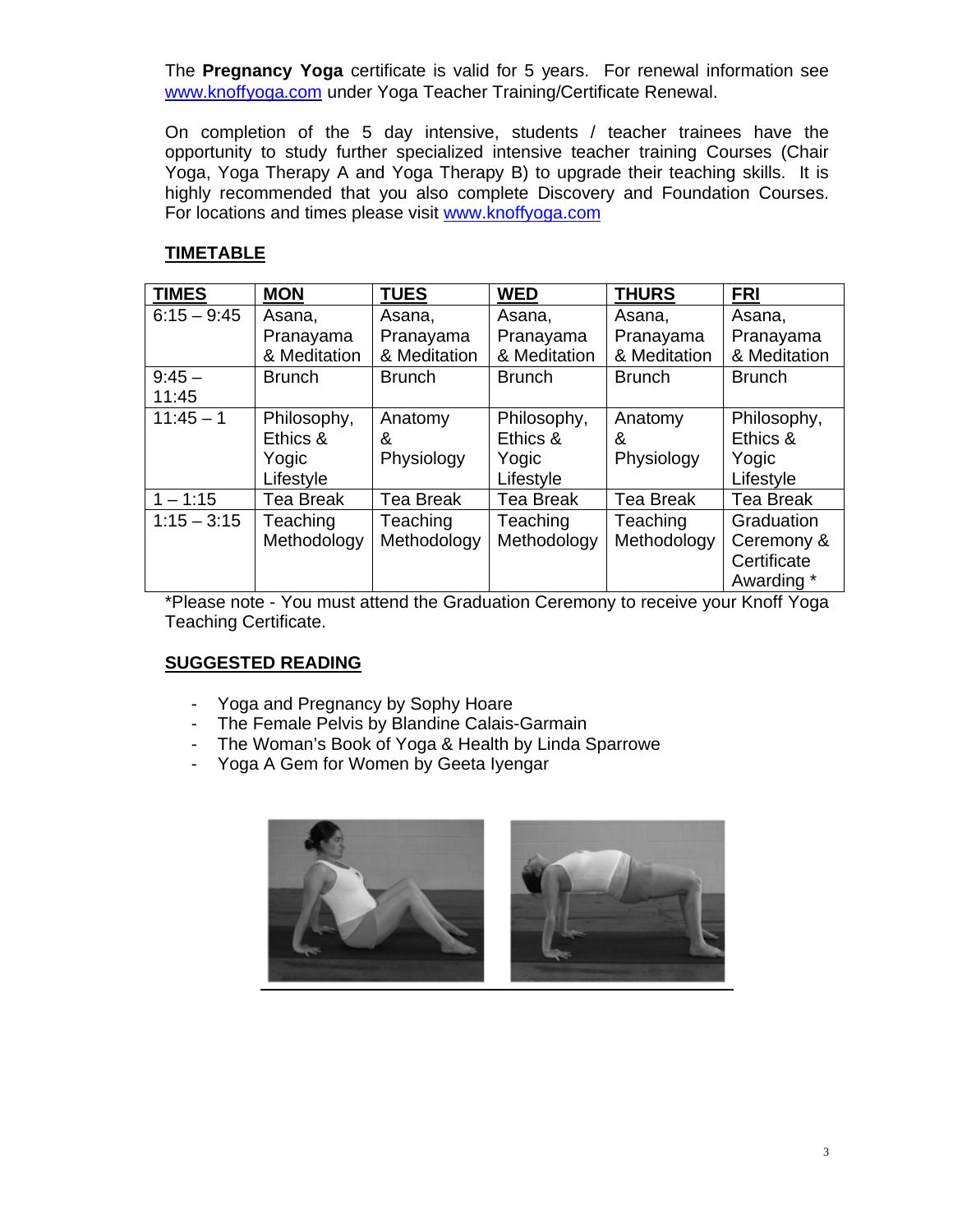#### **HOW TO APPLY**

Complete the online Application Form

We will send you a confirmation email once your Application has been approved.

#### **Deposit**

Once your application has been approved a non-refundable **deposit of \$200** is required to secure your place.

#### **Course fee**

**A 10% early-bird** discount is offered if the full discounted fee of **\$891** is paid six weeks before the course, by **22 June 2015** (see refund policy below).

Full Price **AUD \$990 \*\***The fee covers all tuition, Teacher Training Handbook, Pregnancy Yoga Manual and your Certificate.

#### **Balance of Payment**

The balance of the Course fee is to be paid 30 days before the course, by **5 July 2015** unless other arrangements have been agreed to.

#### **Method of Payment**

For **national** Internet banking, make payment to: Knoff Yoga, BSB 034-664, Account Number 16-8549 (with your **surname, Cairns L4 TT** as I.D.)

For **international** money transfers, make payment to: Knoff Yoga: Westpac Bank, Cairns Central Shop 117, Cairns Central Shopping Centre, Cairns, Queensland, Australia 4870. Australia Branch Number 034-664, Account Number 16-8549, SWIFT Code wpcau2s.





#### **REFUND POLICY**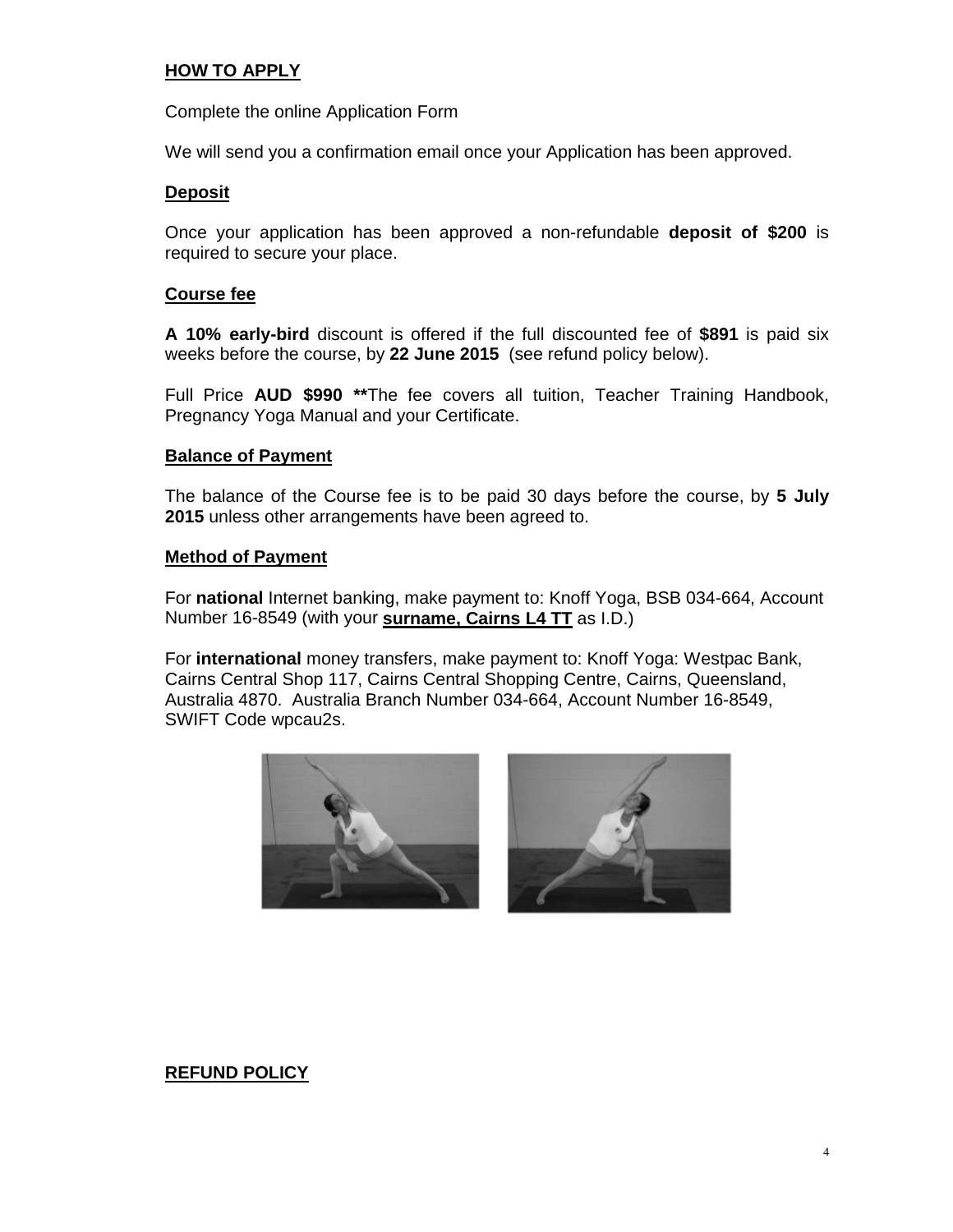\*\* Payment of the Early-Bird discounted Course Fees are non-refundable but may be transferred to another Course providing it is attended within 12 months.

In all other cases:

- A non-refundable deposit for each Course is required 30 days prior to start of the Course.
- Up to 31 days prior to the start of the Course full refund of your payment less non-refundable deposit.
- Within 30 days prior to the start of the Course no refund, but you may transfer your full payment (including deposit) to another Knoff Yoga Teacher Training Course, providing it is done within 12 months.
- Once the Course has started no refund or credits on any payment, partial or full.
- $\bullet$  If the Course does not proceed  $-100\%$  refund including deposit.

#### **Note: To obtain a refund, all Course materials must be returned to Knoff Yoga**.

#### **TRAVEL INSURANCE**

If attending from interstate or overseas, we advise you to obtain Travel Insurance to cover any unforeseen circumstances.

#### **ADDITIONAL OPPORTUNITIES**

#### Yoga Alliance Registration

**Knoff Yoga** is an officially Registered Yoga School 200 & 300 Hours, with the international **Yoga Alliance** (www.yogaalliance.org).

This one week **Level 4 – Pregnancy Yoga Course** can be applied to gain Yoga Alliance 300 hour teacher registration when **combined** with Levels 2, 5, 6 and 7 of Knoff Yoga teacher training. With this international registration you are able to use the letters R.Y.T. 300 (Registered Yoga Teacher) after your name for professional purposes.

Special Offers for Certificated Teachers

**Become a Knoff Yoga System Teacher** 

Join the Knoff Yoga Association Plan B and for less than \$2 per week, this membership allows you to get straight into teaching using the fully set-up **Knoff Yoga System**. We provide you with the copyrighted syllabus, teaching materials, forms, weekly themes & use of our logo for advertising media. In addition, you will have access to continuing online support & updates via our online Member Sign-In (currently under development).

#### **ON-GOING SUPPORT**

- We publish a monthly e-newsletter to help with your on-going education.
- Apply to become a **Knoff Yoga System** Teacher and receive ongoing support.
- Upgrade your Teacher Certification through our 9 Levels of Teacher Training.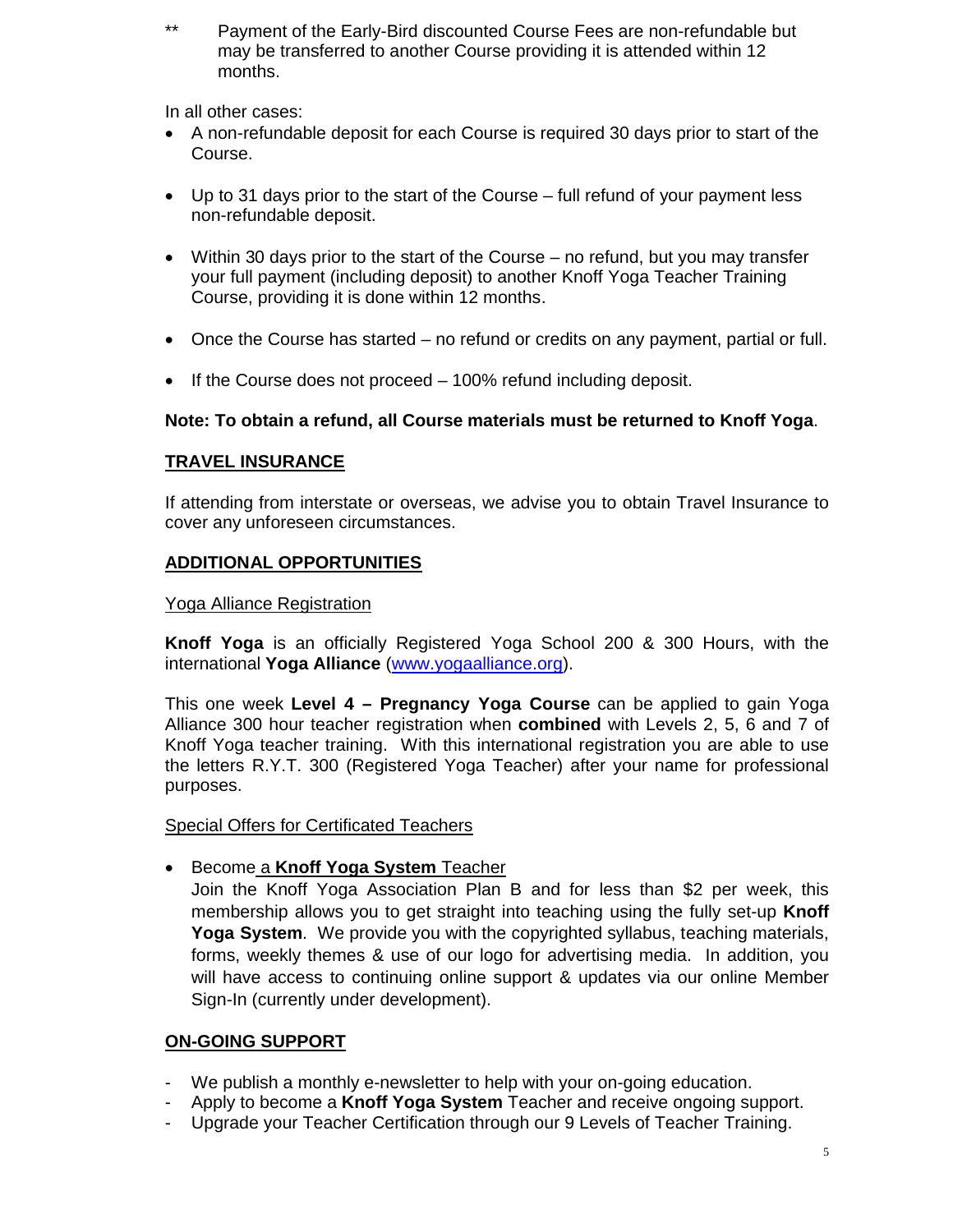- Join our workshops and retreats at our Cairns headquarters, throughout Australia & overseas.
- Obtain Yoga Alliance international registration.

#### **WHAT TO BRING & WEAR**

The Knoff Yoga School supplies all yoga equipment, including top quality mats for your use at the school. You will need to bring a yoga mat for home practice.

Be sure to bring a sarong or shawl to cover you during relaxation and to wear during meditation and pranayama. Also a bath sized towel.

Wear shorts or tights and a close fitting t-shirt or singlet. Loose or baggy clothing interferes with your teacher's (and your) ability to see your body and its movements. Jewelry and valuables should not be brought to class. This includes navel rings, nipple rings and other piercings!

Please no perfumes or deodorants. There is a shower at The Yoga School for your use.

It is essential you have short fingernails.

#### **ACCOMMODATION**

The Course is **non-residential**, but we are happy to send you our Accommodation List to help you find reasonably priced rooms close to The Yoga School.

#### **ABOUT KNOFF YOGA**

At **Knoff Yoga** we believe that the rationale or purpose of practising yoga is to experience freedom in the body and mind through the creation of strong, flexible, healthy, independent and disciplined individuals.

Master Teachers Nicky Knoff and James E. Bryan have refined the **Knoff Yoga System** drawing on over 76 years of combined experience and through direct study with the Masters of Iyengar Yoga, Ashtanga Vinyasa Yoga, Bikram Yoga and Viniyoga.

Today the **Knoff Yoga System** is taught to teacher trainees and students across the globe, in countries as diverse as Australia, New Zealand, Bali, Malaysia, Qatar, Taiwan, the Czech Republic, Germany and Austria.

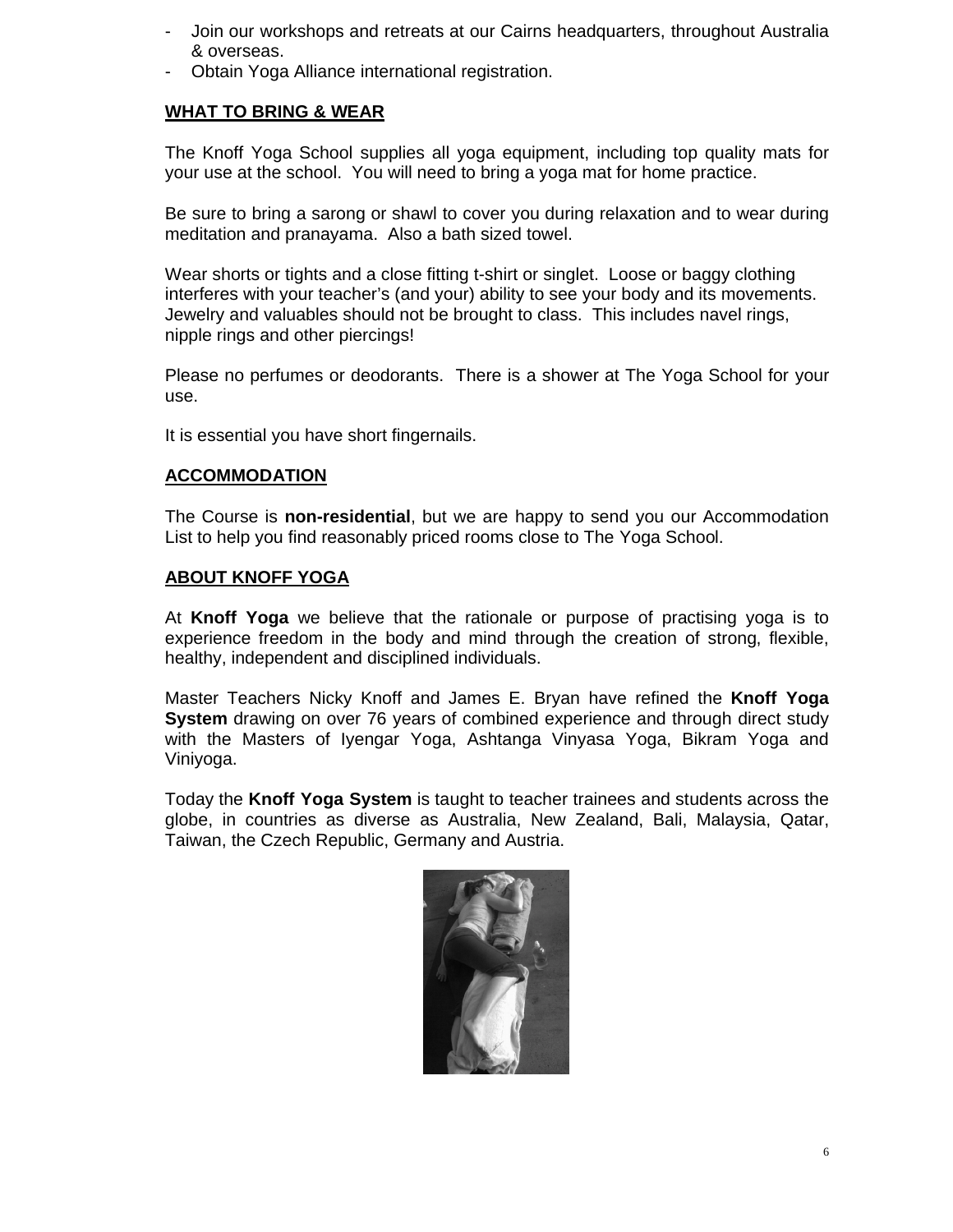#### **ABOUT THE KNOFF YOGA SYSTEM**

The **Knoff Yoga System** is an intelligent and dynamic program that focuses on practical detail and simplicity. It offers all students a clear understanding of every facet of yoga and caters for every level of yoga practice and teaching.

The **Knoff Yoga System** incorporates the most up to date and thoroughly researched teaching programs available today.

The key focus of the **Knoff Yoga System** is to ensure correct anatomical alignment of the human body, structural balance and energetic application of yoga techniques.

#### **CORE VALUES OF THE KNOFF YOGA SYSTEM**

The **Knoff Yoga System** is built on the following values:

- **The Individual** we practice and teach in step-by-step progression. We honour and respect the individuality of every student and adjust our practice and teaching for body proportions and capability.
- **Ongoing Education** for the long-term well-being of yourself and your students, education is as important as exercise.
- **Positive Communication** for a yoga teacher to cultivate the right environment for learning, they must use positive communication with constructive encouragement.
- **Strong Ethics -** we adhere to a strong ethical framework, which is enshrined in the Knoff Yoga Code of Conduct.

#### **OUR COURSES**

Knoff Yoga proudly delivers **9 Levels** of teacher training, from Discovery to Master.

- Level 1 Discovery
- Level 2 Chair Yoga
- Level 3 Foundation
- Level 4 **Pregnancy Yoga**
- Level 5 Yoga Therapy A
- Level 6 Yoga Therapy B
- Level 7 Intermediate
- Level 8 Advanced
- Level 9 Master

Students who do not wish to teach may also attend the course to intensively deepen their practice and grow their yoga knowledge.

All our Course levels cover a comprehensive syllabus including:

- Asana
- Pranayama
- Meditation
- Teaching Methodology
- Philosophy, Ethics & Yogic Lifestyle
- Anatomy & Physiology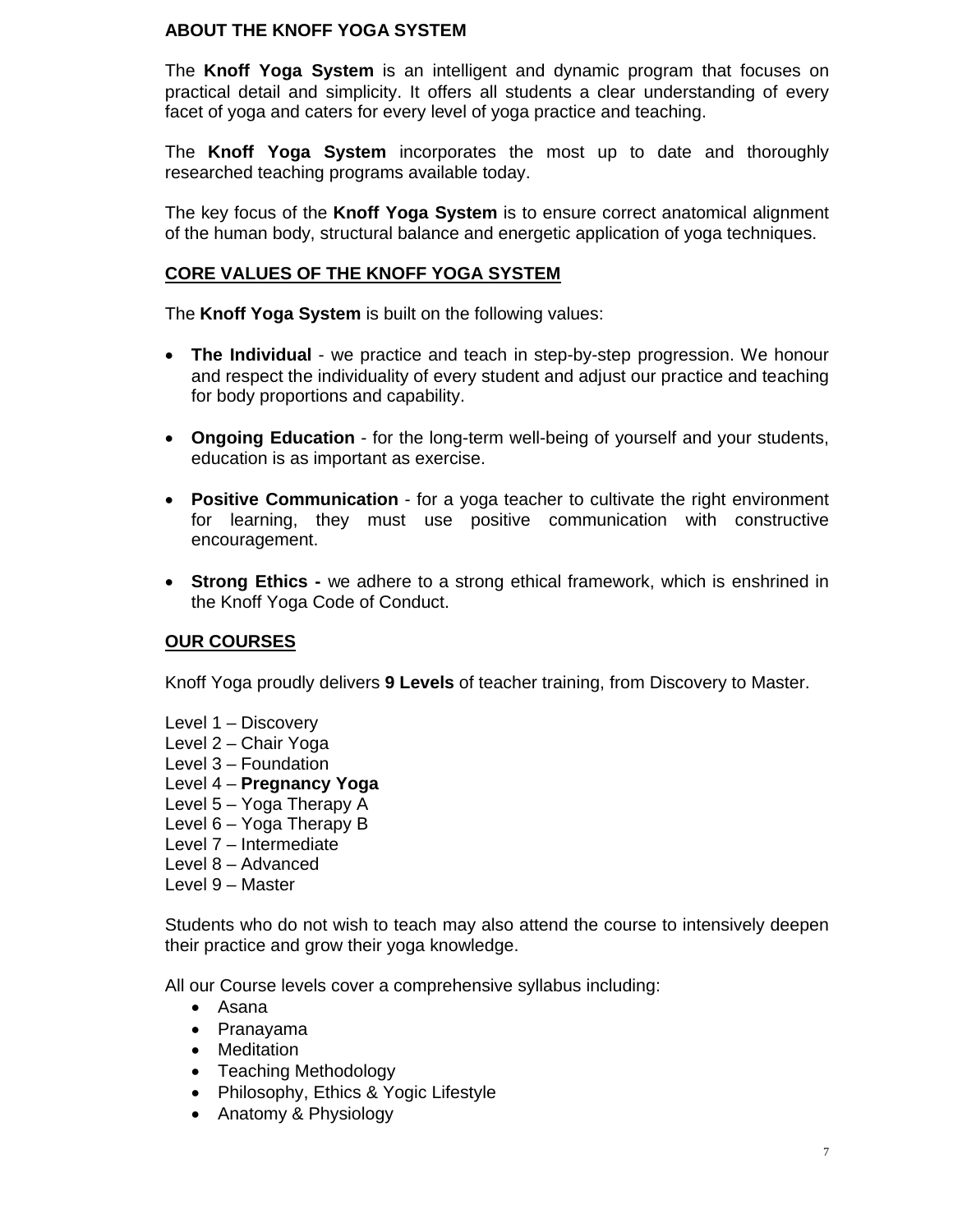#### **TEACHER TRAINER**

The course is taught by Nicky Knoff (Founder & Master Yoga Teacher) and her biography is attached at the end of this brochure.

To contact Nicky you can email nicky@knoffyoga.com. Specific course enquiries can be directed to Program Director James Bryan james@knoffyoga.com

#### **TESTIMONIALS**

*"I have been practicing and teaching Yoga myself for many years and was seeking to attend a 200 hour training to commit deeper to my practice. I traveled half way around the world (Dresden, Germany) to study Knoff Yoga because the moment I met Nicky many months before, it was obvious to me that she is a person who has dedicated her life very wisely and effectively to the teachings. Nicky is a true Master in the art of Yoga. She is honest, precise and has many great stories to share from over 40 years' experience on the Yoga mat. Her knowledge of the body and asanas along with her keen eye provided our group with incredible adjustments that ensured each and every one of us understood - at the cellular level - how wonderful and trans-formative a solid Yoga practice can be. I am ever grateful for how generously Nicky passed on her wisdom and would recommend Knoff Yoga to anyone. Thank you!"* **Amber Spear, Yoga teacher & student, Perth, AUSTRALIA**

#### **THE KNOFF YOGA TEACHING & PRACTICE METHODOLOGY**

The **Knoff Yoga System** teacher training will give you the opportunity to share the life-enhancing benefits of yoga with others and to join a rapidly growing profession that has the potential to change your life and those around you.

As part of the **Knoff Yoga System** you will learn how to teach **5 Essential Components** in every class in order to give your students a comprehensive and holistic practice:

- **Meditation** non-religious mind centering techniques
- **Pranayama** breathing exercises for mental clarity and physical vitality
- **Asana** anatomically aligned, structurally balanced yoga poses to enhance functionality of the body
- **Relaxation** how to effectively relax the nervous system and reduce stress
- **Philosophy** positive, uplifting and life affirming

You will be taught how to incorporate these 5 components to create a well-structured and balanced class to leave your students feeling great and wanting more.

The **Knoff Yoga System** uses an **11 Asana Group Sequence** in all levels:

- Earth & Sun Salutations
- Inverted Poses (heating)
- Standing Poses
- Arm Balancings
- Forward Bends
- Sitting Poses
- Abdominals
- Twists
- Backbends